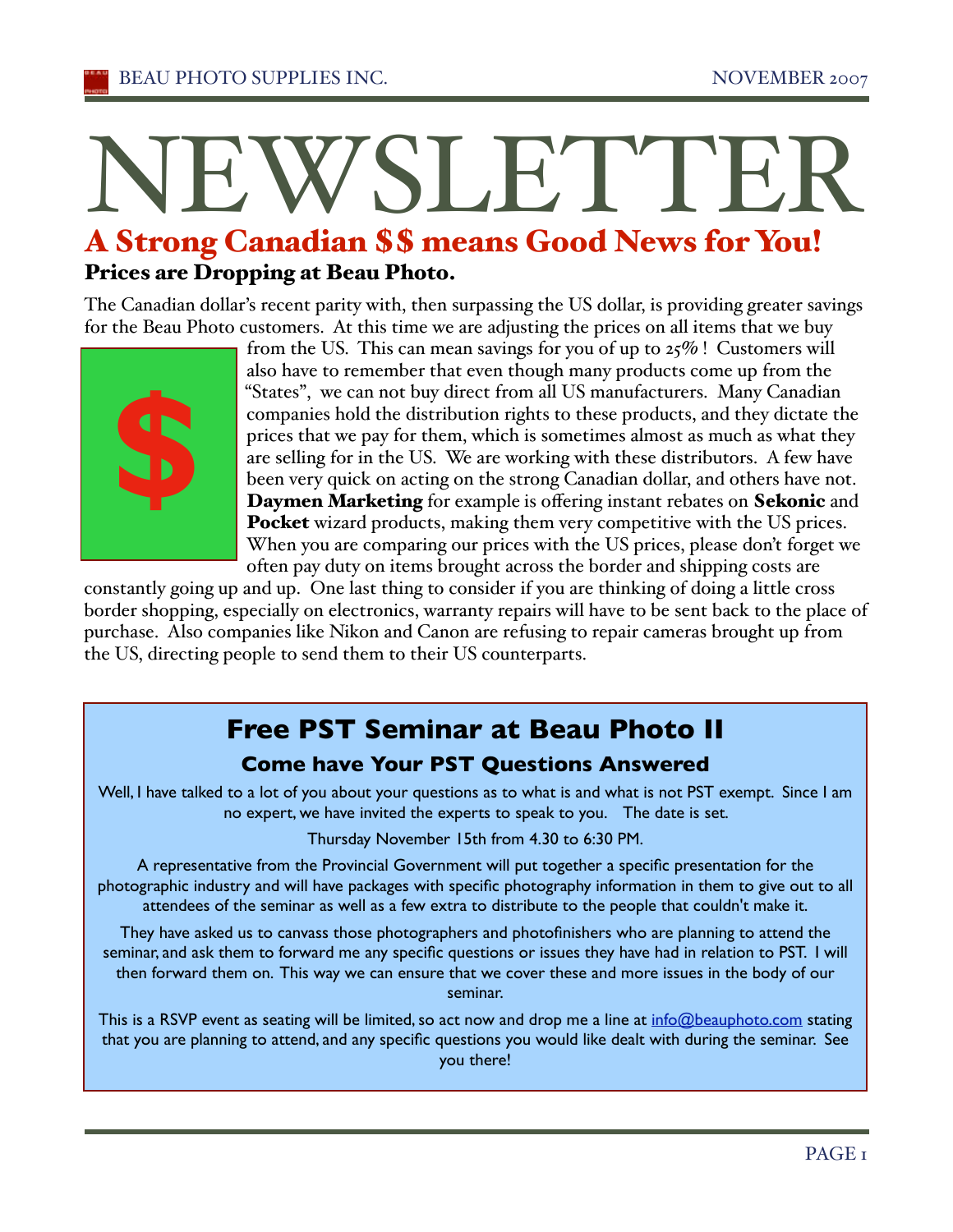# The longest sale ever!

## Pocket Wizards are still on sale .... till the end of November!

This has got to be the longest sale ever, the Pocket Wizard sale price has been extended once more! Besides the great price there are many reasons why you should buy a Pocket Wizard Transceiver. Here are just some of them: a range of 1600 feet, 4 channels, a synch speed of up to 1/250 (focal plane) 1/500 (leaf), a triggering speed of 12 f.p.s, weight: 6 oz. (with batteries). The PocketWizard Plus II is the first radio triggering system to offer Auto-Sensing Transceiver Technology. This technology analyzes the status of the miniphone jacks, camera hot shoe or the TEST button to determine which mode (Transmit or Receive) to set. By default, the Plus II is always in Receiver mode unless it senses a trigger pulse from a camera's hot shoe, then it quickly switches to a Transmitter. For shooting situations that may require the Auto-Sensing disabled, simply set the selector switch to "LOCAL" and the Plus II will only receive radio signals. Since the Plus II is a Transceiver, there's no need to worry about how many Transmitters or Receivers to bring with you on the shoot because iťs all-in-one. There has been no better time to become wireless! Pick up your Pocket Wizard Plus II Transceivers and save big !

Singles are on sale for \$319.00 and \$599.00 for a pair.

Plus Plus Plus receive an instant \$50.00 rebate for each Pocket Wizard purchased. Act soon this sale can't go on forever!

## Now - lower prices on BD background paper.

Thaťs right! New pricing is already in effect.

4x36 rolls \$31.50 (previously \$36.50) 9x36 cored rolls \$56.50 (previously \$63.50) 12 foot White \$193.50 (previously \$223.50) 12 foot colour \$224.50 (previously \$260.50)

For online colour samples go to: www.bdcompany.com

## Another Great Event from Beau Photo

#### Hasselblad/Beau Photo Demo Day

#### Tuesday, November 13th

1810 Pine St. (Ray Lum Studios) Drop by Ray Lum's fabulous studio for some quality time with Hasselblaďs latest digital backs and cameras. We will have the H3D/39 II there for you to look at, shoot with and drool over! (Bibs not supplied – bring your own) There will be some snacks and refreshments served and we will have two reps from Hasselblad USA here to help answer questions - Victor Naranjo, Regional Sales Manager, and Bruce Wiseman, Hasselblaďs U.S. Digital Camera Product Manager. From 2:00pm-6:00pm, there will be informal



demonstrations, so you can just walk in, ask questions and mess around with the gear. Later in the evening, from 7:00pm-8:30pm, there will be a formal presentation, covering all the new products as well as a demonstration of Hasselblaďs highly anticipated "Phocus" raw workflow software.

Please RSVP to ola@beauphoto.com for evening session as space is limited.



#### Ken **Product Sales and Purchasing**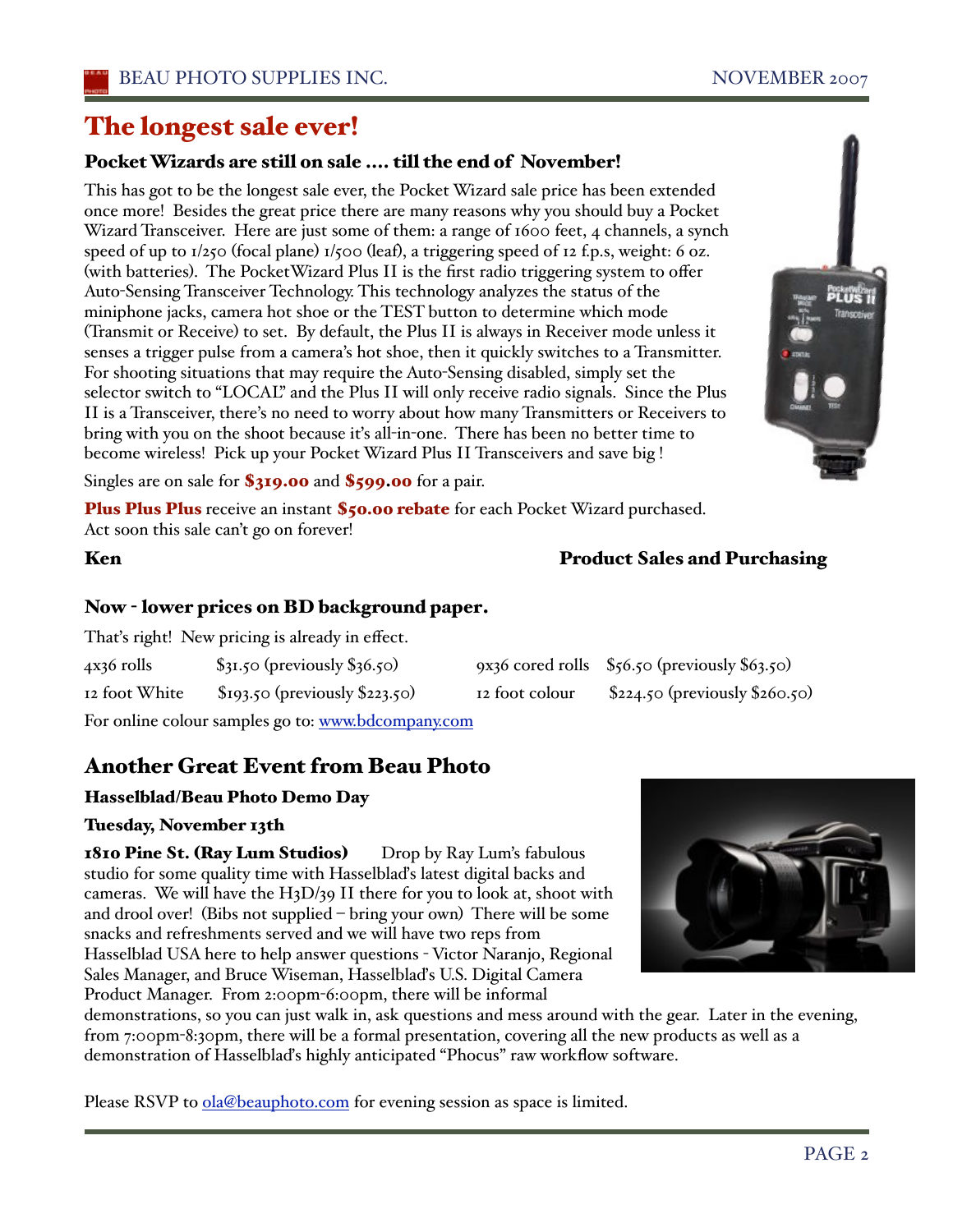# BEAU **PHOTO**

#### Beau Photo's Green News!

Hahnemühle Bamboo - spiritual photography using resource-saving Fine Art paper

The traditional Hahnemühle paper mill has developed the worldwide first Fine Art inkjet paper made from

bamboo fibers. The natural white paper with a warm tone combines spiritual photography with environmental considerations. "Bamboo 290" consists of fibers from highly renewable bamboo grass. Hahnemühle will donate a portion of the revenues to supporting environmental projects. This 23rd paper from the international award-winning Hahnemühle Digital FineArt Collection renders the sensual connection between art and paper palpable and visible.

In addition to its classy feel and elegant appearance, "Bamboo 290" possesses the image quality associated with Hahnemühle, achieved through its wide color gamut, extreme color density and sharpness as well as good contrast. The paper's natural basic tone makes it ideal for fine art prints with a warm hue.

For the first time ever Hahnemühle will, on the occasion of the launch of the new paper, support several environmental projects. Customers will in future be able to co-decide via Internet which project shall receive a contribution.



.For mort information on Hahnemüle and Hahnemühle paper go to http://www.hahnemuehle.com/site/us/798/home.html

## FILM AND PAPER NEWS

#### TINTYPES ARE BACK!

The Tintype Parlor is a kit that will provide the authentic photographic plate process formally used in the late nineteenth and early twentieth century. The kit includes five sensitized metal plates, developer and fixer. The plates are thin enough to cut down to any size, so you can use them in any camera. Price - \$38.95



Krista-Belle Stewart Film and Paper Department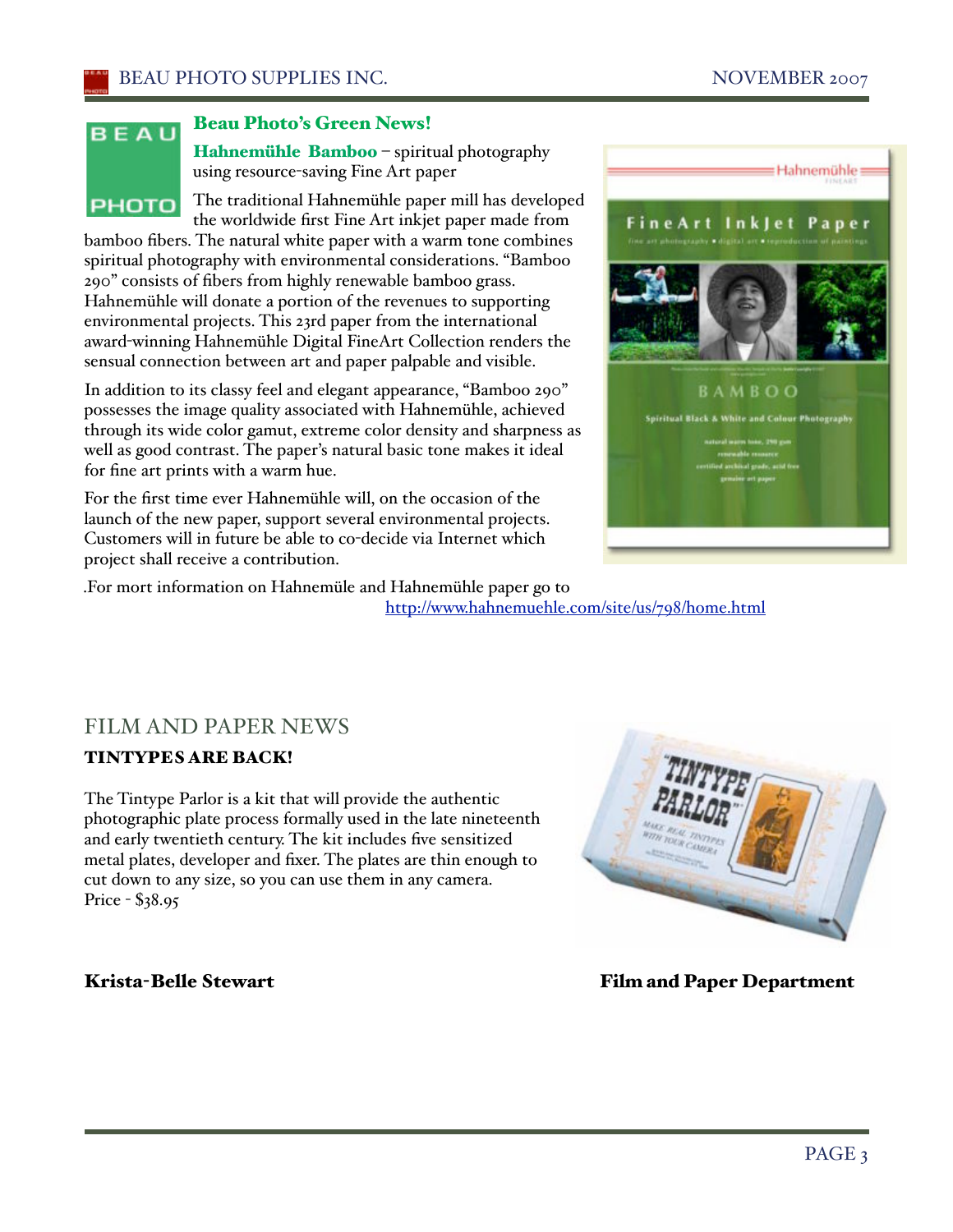# Renaissance Albums

#### \*Library Bound Matted Albums\*

\*Free Tote bags\*

Just for this month with a purchase of a Library Bound album we'll be offering a free re-usable Renaissance Tote bag to offer your customers.

#### \*Mix & Match Albums\*

Special order albums that aren't photographed in the catalog use to be charged an extra 15%. Starting now this fee will no longer apply so feel free to mix and match as much as you like.

#### \*New Pricing\*

Despite a price increase from Renaissance we will be lowering pricing in the beginning of January due to the strong Canadian dollar. In the mean time, until the end of the year, all customers will receive 10% off all their purchases

#### \*More Product Upgrades\*

Along with our new pricing there will also be new products to be oh so excited about. New cover materials, new styles, and new colors. More details will be posted about this in our next newsletter.

#### \*Digital Albums\*

\*New Pricing\*

Prices for digital albums will also be changing in the beginning of next year and from now until the end of the year all digital albums will also be discounted by 10%.

\*Fine Art Album\*

As of now all digital Fine Art albums will have a smaller gap in between the pages. We'll be bringing in a sample in the near future. More information on next years revisions will be included in the next newsletter.

#### Ola Renaissance Albums



#### HOPE IN THE SHADOWS

The Hope In the Shadows calendar is now on sale at Beau Photo:

Organized by the Pivot Legal Society, the calendar allows Downtown East-side residents a chance to express themselves through photography. Photographs from the 2008 calendar were selected from more than 4000 images taken on single use cameras by 200 residents.

Here at Beau Photo the price is \$20.00 and all the proceeds go back to Pivot to cover the printing and development costs, prize money for winners who got their photographs in the calendar, and training to 200 street sellers.

Pick one up today it's a great way to give back.

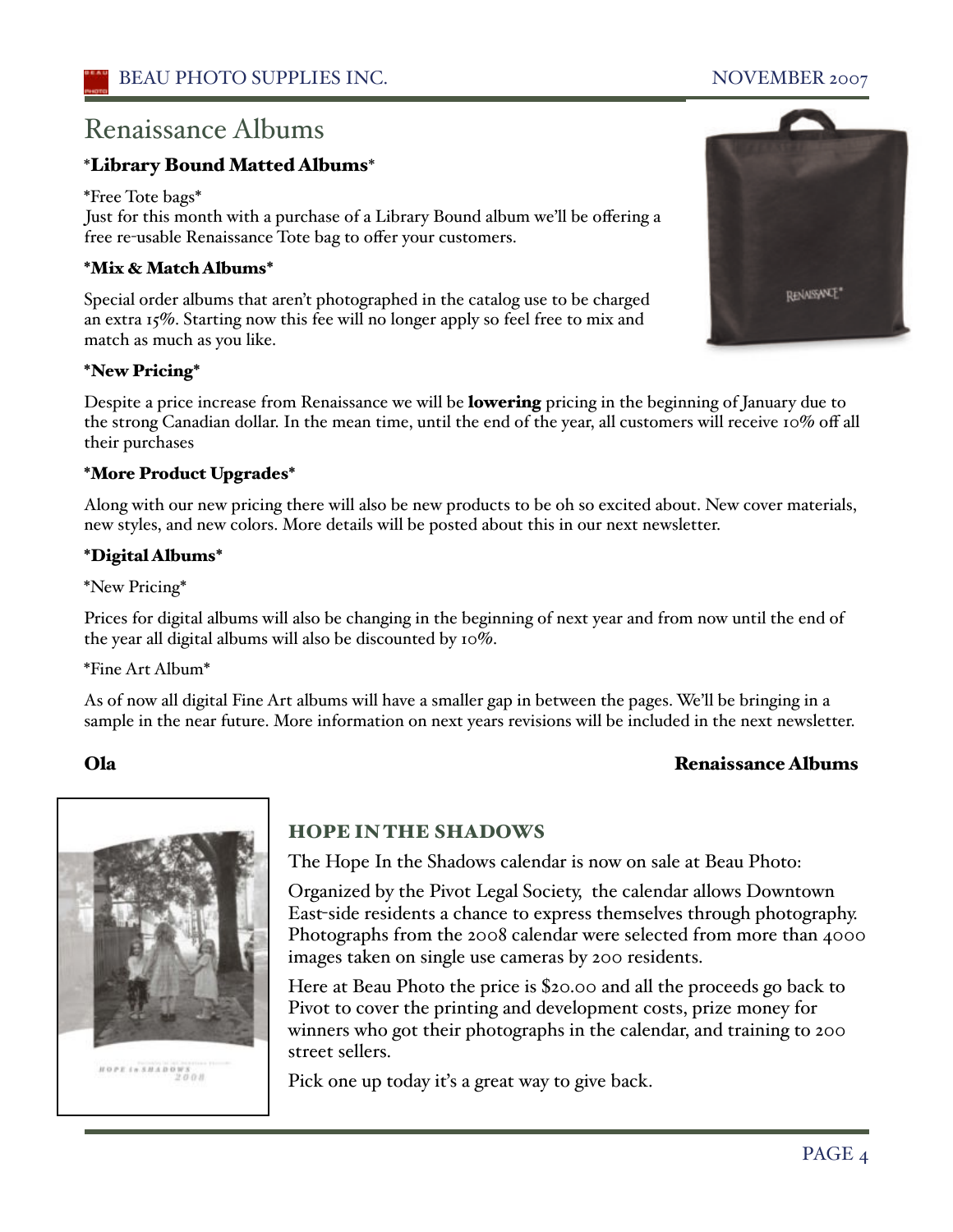#### NEWS FROM THE BACK

#### Camera News:

Canon has doubled their mail in rebate program. The Canon 5D has never been a better deal. The 5D price before the mail in rebate is \$2799.00, add another item (lens, flash or grip) and receive \$700.00 back after mail in rebate. A month ago this camera was \$3299.00. For everyone looking to upgrade now is the time. Check out www.canon.ca for all the details.

Nikon has introduced a couple of new lenses . The 14-24mm f2.8 and the 24-70mm f2.8 are out just in time for their new full frame  $D_3$  camera. The  $14$ -24mm f2.8 will sell for \$1999.00 and the 24-70mm f2.8 is selling for \$1899.99. Nikon has also reduced prices on most of their lenses, here are some examples:

Nikon 70-200 f 2.8= \$1799.00.

Nikon 17-55 DX f 2.8=\$1519.00.

Nikon 17-35 f2.8=\$1599.

Nikon 60 mm f2.8 micro \$479.00

Nikon 18-200 mm f3.5-5.6 \$769.00

If there is a Nikon lens you need, give us a call, odds are it has dropped in price.

#### Lighting News:

We have **Profoto** 600/600 watt compact kits on sale for \$1850.00. The kit includes: 2- 600 watt flash heads, 2 light stands, 2-umbrellas, 2-reflectors and a travel case. The lights have a two year limited warranty. The sale is on until the end of the year.

The 2 head Hensel Pro Plus kit is on sale for \$1899.95 ( reg. \$2095.00). The Kit includes: 2-500 watt flash heads with built in receivers, 1-transmitter (for wireless trigger of Flash heads ) 2- stands,  $1-7$ " reflector,  $1-$  softbox,  $1-$  speedring and a travel case. Hensel has increased their prices so hurry in and snap up this deal before the price goes up.



Ron Pro Sales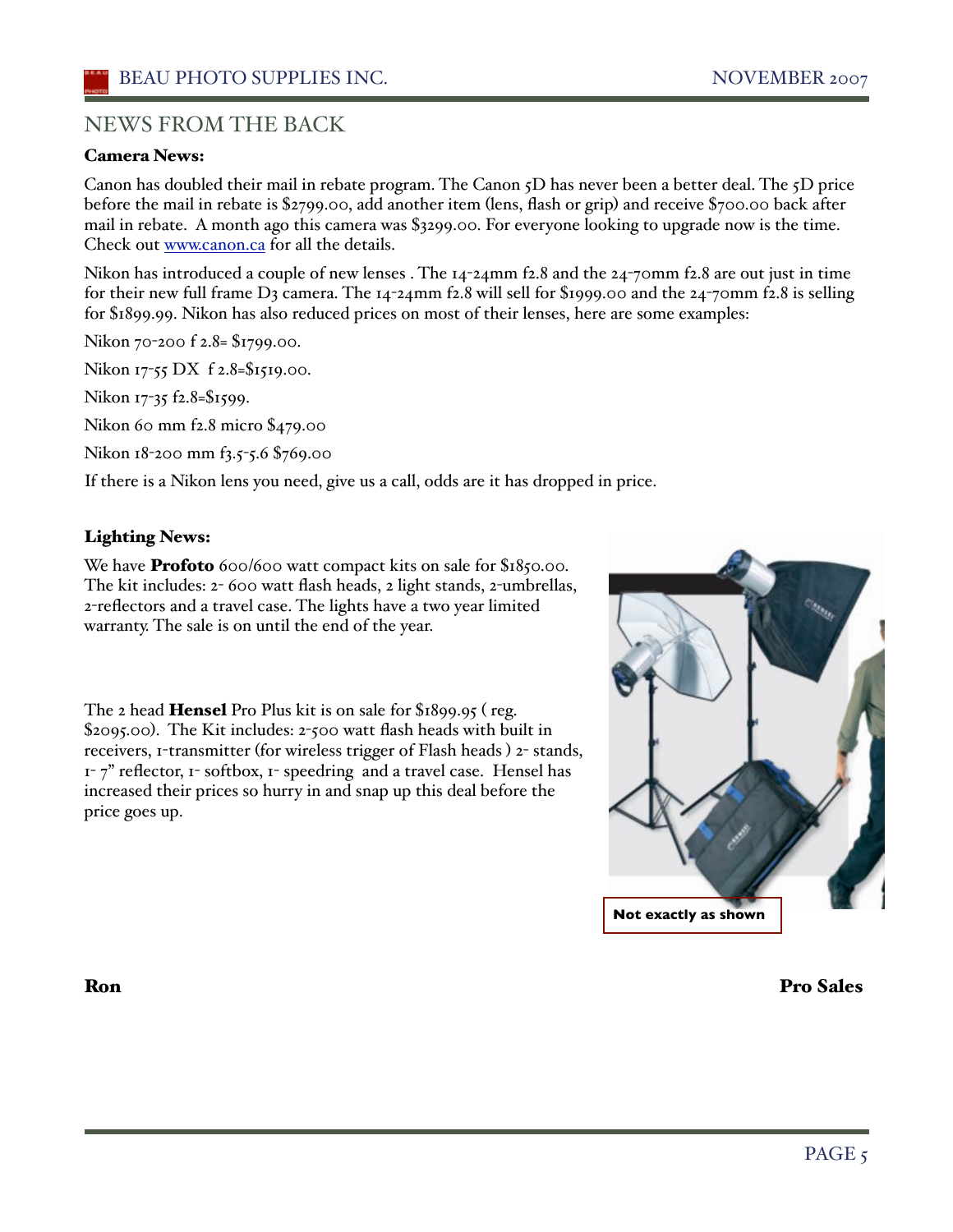#### RENTAL NEWS!

Well it's that time of year when things get darker and people do more shooting indoors than out. We have just the thing for those quick jobs you need to do that require lighting. Monohead kits are an easily transportable, easy to use lighting alternative when you want the least amount of fuss. They usually come in two head kits with stands and umbrellas - there is one three head kit also available. No power packs to worry about, just plug them in and shoot, although you still need to apply good lighting techniques! They range in power output from 150ws up to 600ws each head. For those who still want to shoot outdoors, we have battery powered flash packs from Hensel and Profoto. These are 1200ws packs which will fit two heads, and run on interchangeable batteries, so you can shoot anywhere you can carry them to (they are a little on the heavy side). AVERY IMPORTANT word of caution about these packs and heads though... just because you can take them outside, doesn't mean they are water resistant! They don't like to get wet - at all! No amount of moisture is really good for them so be sure and keep them safely protected when you are outside in the elements. Water damage repairs on these packs can easily be \$1500, or even go beyond economical repair - meaning full replacement. Ask us if you are unsure before you head out. We also have a less expensive battery powered kit from Visatec which is 600ws, comes with two heads, two stands, and two umbrellas and rents for only \$70/day (the same water cautions apply to this pack as well).

 If you have your own lights, we have a battery that will power them. The Dynalite XP1100 Battery power supply will power flash up to 1000ws. Iťs like having a wall socket wherever you put it down. It can also be used to power laptops, radios, fans, etc., although like plugging in the toaster, the microwave, and the coffee maker at the same time, they do have their limit. Have a look at the Dynalite website for more information on these great packs http://www.dynalite.com/fxp1100\_n.html We also sell them so if iťs something you think you could use, call Ron for pricing. Whatever job you have to light this winter, we can help.

#### Kathy Rentals

#### *Gala Fundr aiser at The Barrio Kennedy Project The Vancouver Art Gallery*

*November 10TH 2007 7:00PM*

*An Evening Celebrating Inter national Community Involvement and Photography*



*Please join us for a fantastic evening hosted by photographer Jessica Taylor and Pacifica Photography. Guests will have the chance to view photographs taken by the children of Barrio Kennedy in their efforts to document their community and to learn more about this project as a whole.*

Guests will also have access to a private viewing of the Vancouver Art Gallery exhibited photographic works of Alfred Stieglitz and Todd Webb

Formal Attire Cocktails and Wine

RSVP: Please contact the Pacifica Studio to secure a spot on our guest list<br>\* suggested donation of 50\$ for tickets (or at your discretion)

# **PACIFICAPHOTOGRAPHY**

Suite 320 - 825 Powell Street Vancouver BC V6A 1H7

Studio | 604.255.9596 Direct | 604.787.4576

www.pacificaphotography.com www.illumina.pacificaphotography.com

### DIGITAL NEWS

#### Mac OS X Leopard v10.5

Just a quick note – I have just tested Leopard on my Mac and I have to say, it is pretty impressive. There is enough information online that I won't bother going into detail on what is new in the OS, but I thought you would appreciate knowing what works and what doesn't. Good news is that almost everything I have tried works nearly perfectly, apart from a handful of minor cosmetic glitches. Here is a short list of things I tested on my MacBook Pro (Core 2 Duo):